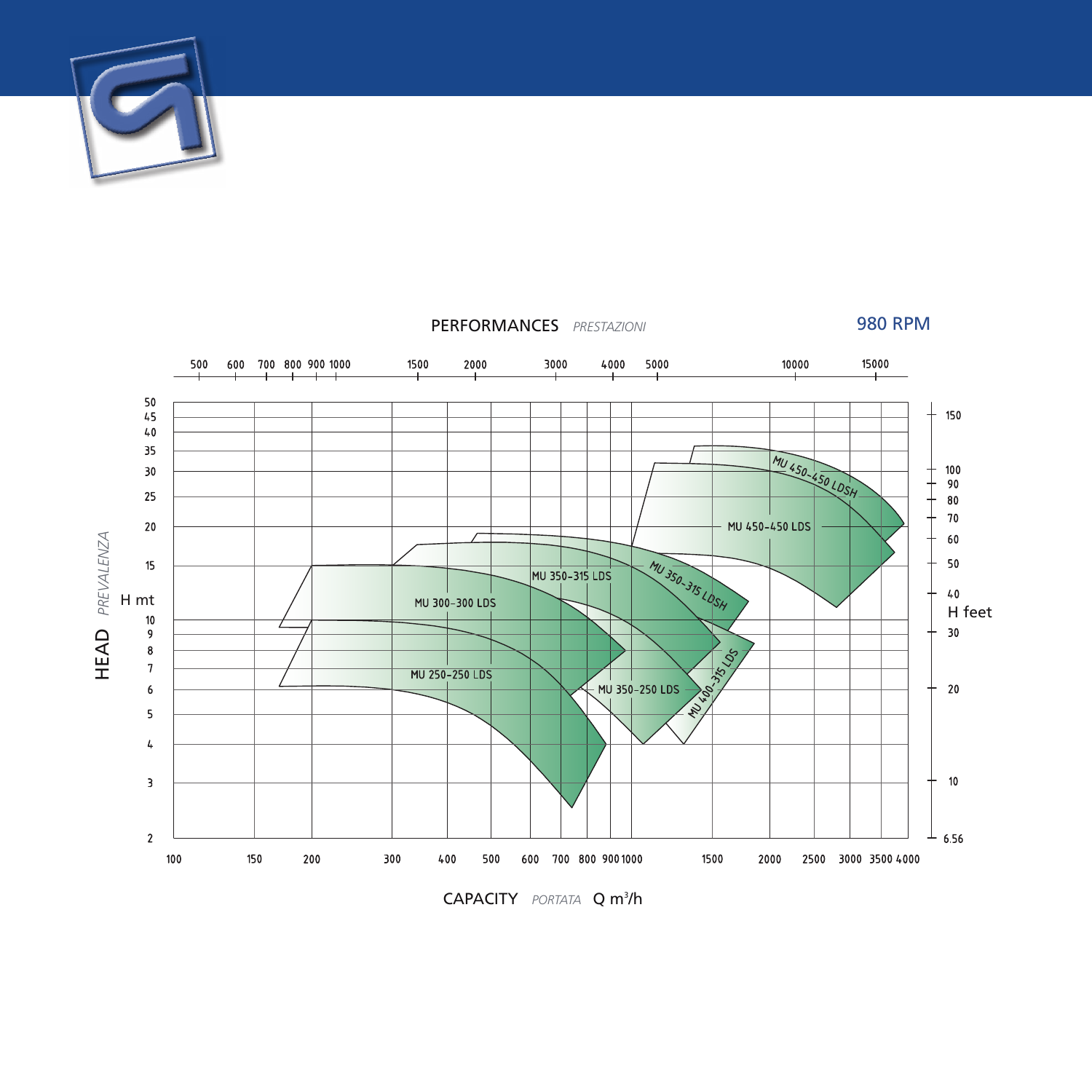



**CAPACITY** PORTATA **Q m<sup>3</sup>/h**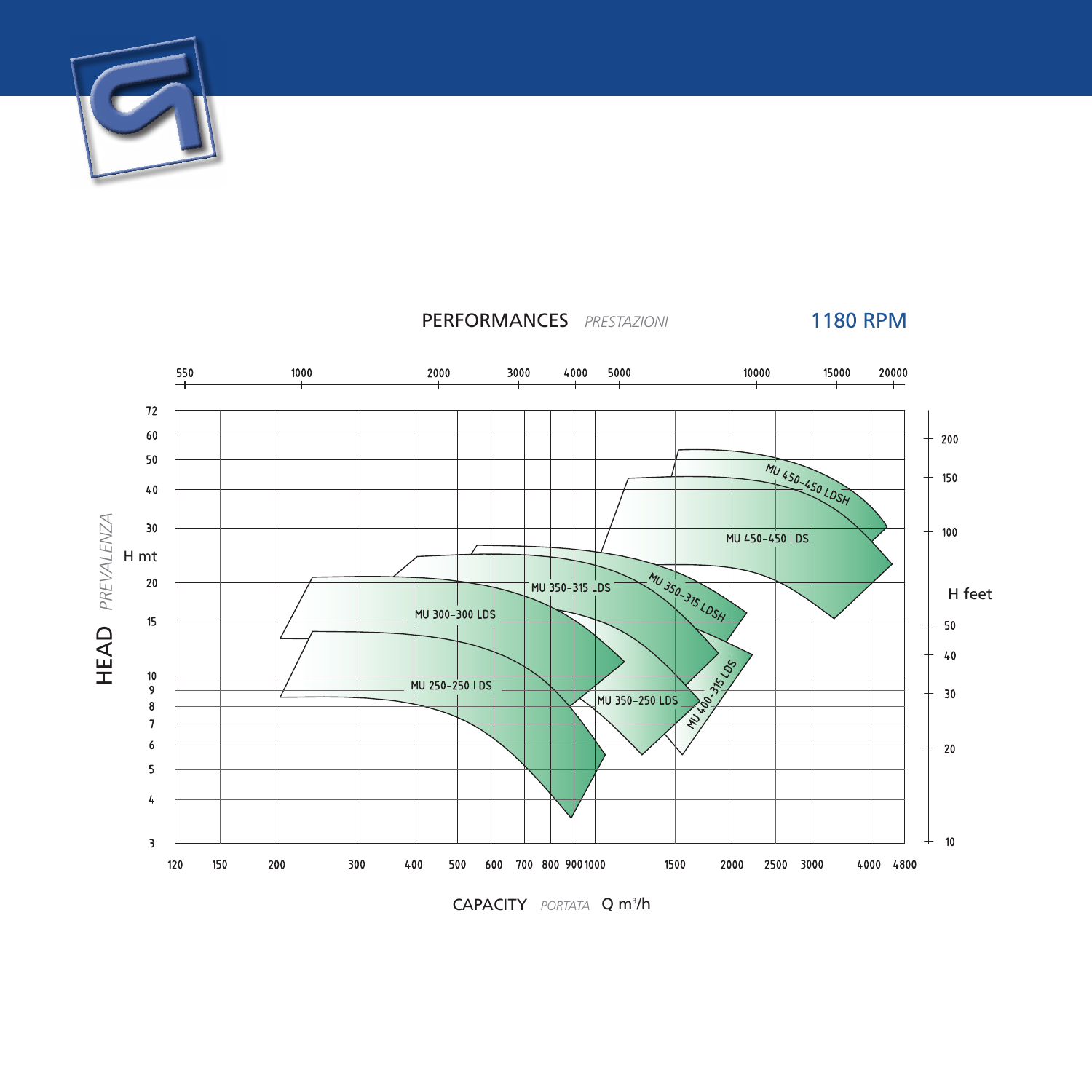



## PERFORMANCES *PRESTAZIONI*

1450 RPM